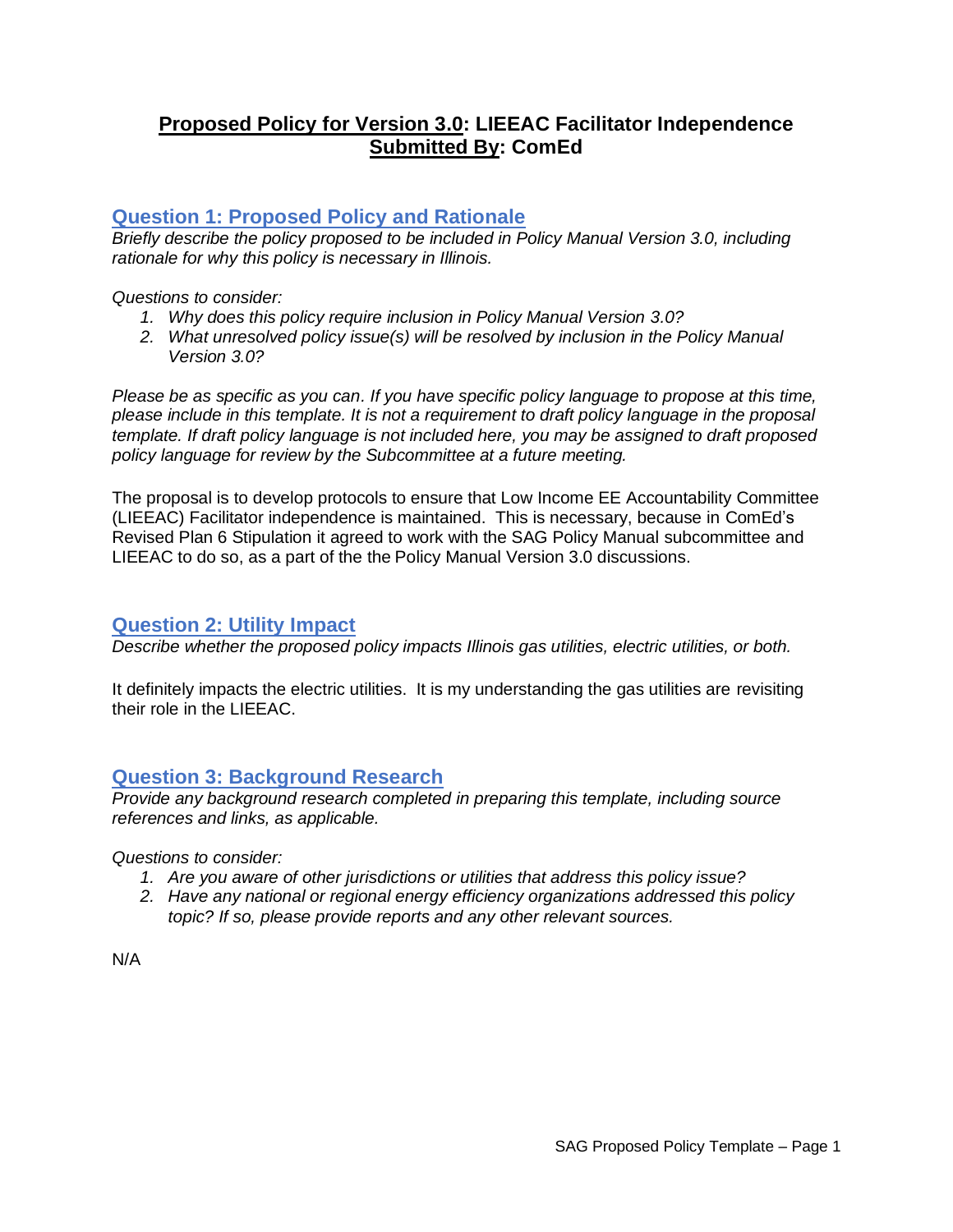# **Optional Question 4: Commission Decision**

*Has the Illinois Commerce Commission previously addressed this policy or issue? If so, please provide language and specific citations, including the ICC docket number.*

Yes, the ICC approved this directive was approved as a part of ComEd's Revised Plan 6 Stipulation, in ICC Docket 21-0155, along with interim LIEEAC Facilitator independence protocols:

- 1) ComEd shall submit the final but not yet executed contract and scope of work with the independent LIEEAC Facilitator to the Commission by letter to the Executive Director. Staff will submit a report to the Commission containing its assessment of the contract and scope of work and describing its recommendations to the Commission. In addition, ComEd will submit any fully executed contract and scope of work with the independent LIEEAC Facilitator as a compliance filing in ICC Docket No. 19-0983, the Policy Manual Version 2.0 approval proceeding, within fourteen (14) days of execution. Such compliance filing will be treated as public information, subject to redactions by the Commission of provisions deemed confidential.
- 2) ComEd will include language in the independent LIEEAC Facilitator contract that provides that the Commission has the right to direct ComEd to terminate the LIEEAC Facilitator contract if the Commission determines the LIEEAC Facilitator was not abiding by the requirement in Section 8-103B(c) to be fair and responsive to the needs of all stakeholders involved in the Committee and/or was not acting independently.
- 3) If a party believes that the LIEEAC Facilitator is not acting independently and/or is not being fair and responsive to the needs of all stakeholders involved in the Committee, that party is encouraged to raise the concern with the LIEEAC Statewide Leadership Committee or Regional Subcommittee Leadership, as appropriate, and Staff. In the event that the concern cannot be resolved through such conversations, the party may file a petition with the Commission requesting that the Commission order ComEd to terminate the contract. The LIEEAC Facilitator contract with ComEd will automatically terminate upon a Commission finding that the contract should be terminated, after issuance of notice and hearing and an opportunity for ComEd, the LIEEAC Facilitator, and other interested parties to be heard, including through Commission resolution of any filed applications for rehearing. All due process rights guaranteed by the PUA and the Commission's rules shall apply.
- 4) In the event that a notice of termination or notice of default of the contract is issued, the issuer of the notice shall contemporaneously provide a copy of such notice to the Commission in ICC Docket No. 19-0983.